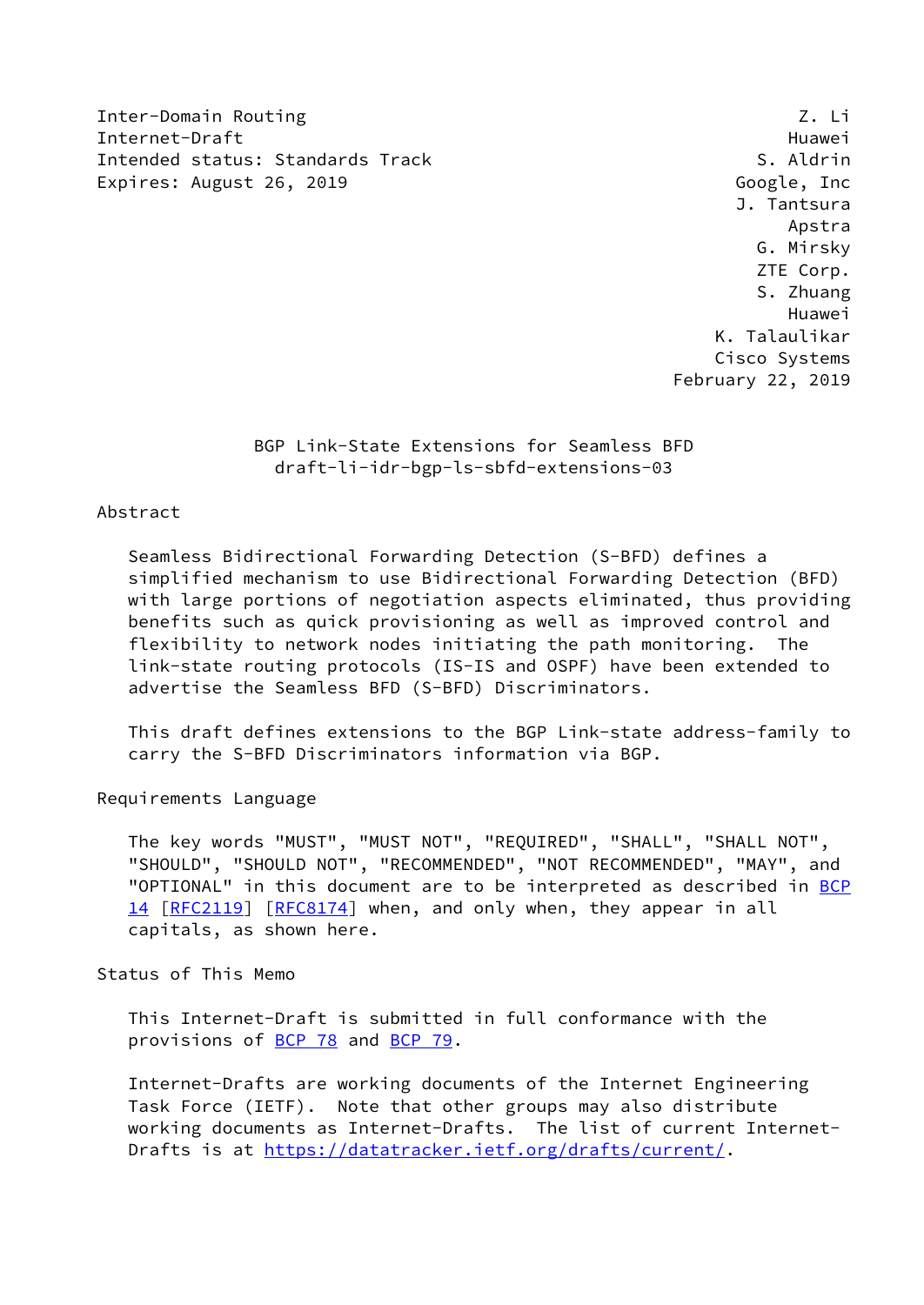<span id="page-1-1"></span>Internet-Draft BGP-LS Extensions for S-BFD February 2019

 Internet-Drafts are draft documents valid for a maximum of six months and may be updated, replaced, or obsoleted by other documents at any time. It is inappropriate to use Internet-Drafts as reference material or to cite them other than as "work in progress."

This Internet-Draft will expire on August 26, 2019.

Copyright Notice

 Copyright (c) 2019 IETF Trust and the persons identified as the document authors. All rights reserved.

This document is subject to [BCP 78](https://datatracker.ietf.org/doc/pdf/bcp78) and the IETF Trust's Legal Provisions Relating to IETF Documents [\(https://trustee.ietf.org/license-info](https://trustee.ietf.org/license-info)) in effect on the date of publication of this document. Please review these documents carefully, as they describe your rights and restrictions with respect to this document. Code Components extracted from this document must include Simplified BSD License text as described in Section 4.e of the Trust Legal Provisions and are provided without warranty as described in the Simplified BSD License.

Table of Contents

|                                                 | $\overline{2}$          |
|-------------------------------------------------|-------------------------|
|                                                 | $\overline{3}$          |
| 3.                                              | $\overline{\mathbf{3}}$ |
| BGP-LS Extensions for S-BFD Discriminator<br>4. | $\overline{4}$          |
| 5.                                              | 6                       |
|                                                 | 6                       |
| 6.1. Operational Considerations                 | 6                       |
| 6.2. Management Considerations                  | 6                       |
|                                                 | <u>6</u>                |
| 8.                                              |                         |
| 9.                                              |                         |
| 9.1. Normative References                       | $\mathbf{Z}$            |
| 9.2. Informative References 7                   |                         |
|                                                 | 8                       |

#### <span id="page-1-0"></span>[1](#page-1-0). Introduction

Seamless Bidirectional Forwarding Detection (S-BFD) [\[RFC7880](https://datatracker.ietf.org/doc/pdf/rfc7880)] defines a simplified mechanism to use Bidirectional Forwarding Detection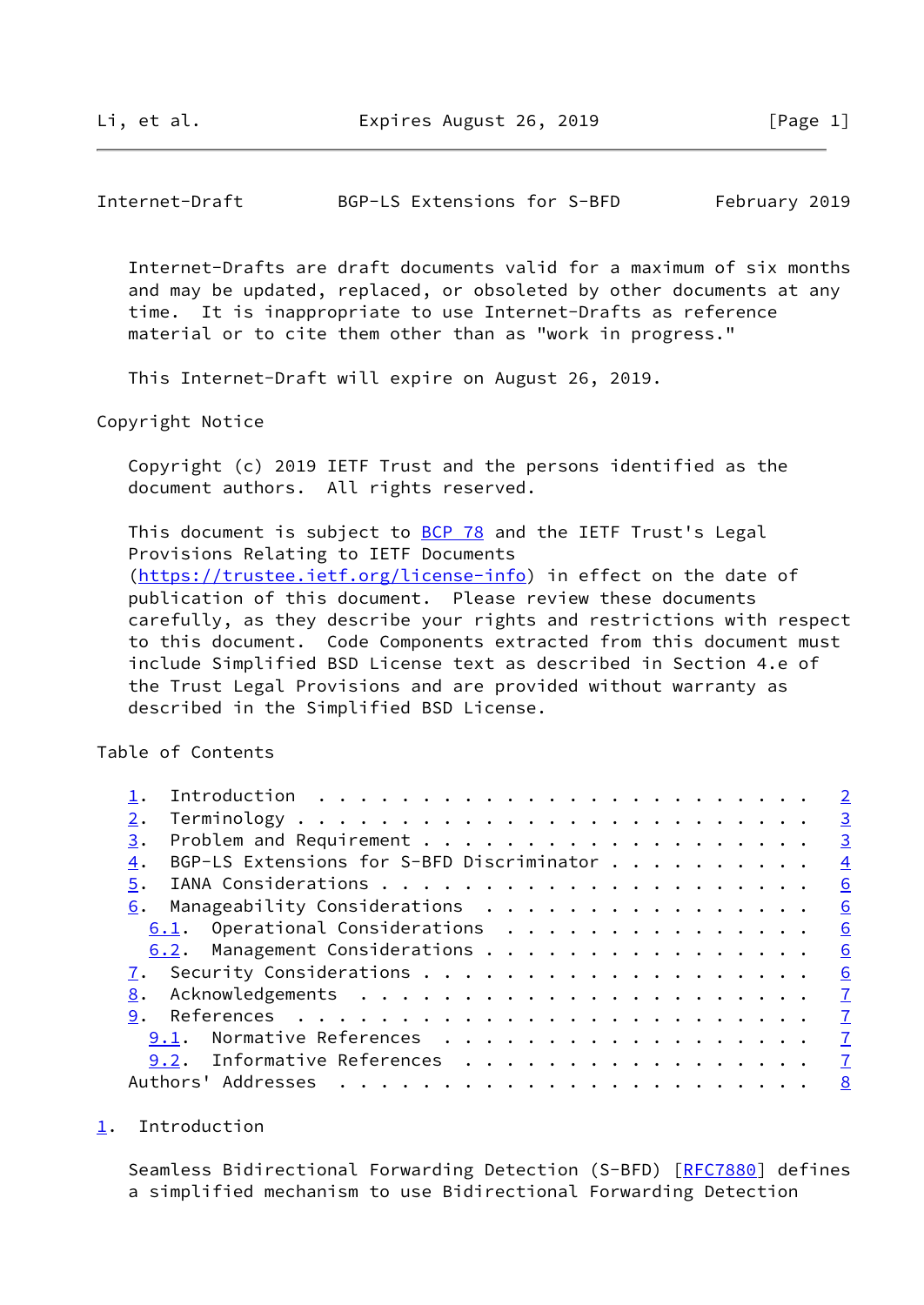(BFD) [[RFC5880](https://datatracker.ietf.org/doc/pdf/rfc5880)] with large portions of negotiation aspects eliminated, thus providing benefits such as quick provisioning as well as improved control and flexibility to network nodes initiating the path monitoring.

Li, et al. **Expires August 26, 2019** [Page 2]

<span id="page-2-1"></span>Internet-Draft BGP-LS Extensions for S-BFD February 2019

 For monitoring of a service path end-to-end via S-BFD, the headend/ initiator node needs to know the S-BFD Discriminator of the destination/tail-end node of that service. The link-state routing protocols (IS-IS, OSPF and OSPFv3) have been extended to advertise the S-BFD Discriminators. With this a initiator node can learn the S-BFD discriminator for all nodes within its IGP area/level or optionally within the domain. With networks being divided into multiple IGP domains for scaling and operational considerations, the service endpoints that require end to end S-BFD monitoring often span across IGP domains.

 BGP Link-State (BGP-LS) [\[RFC7752](https://datatracker.ietf.org/doc/pdf/rfc7752)] enables the collection and distribution of IGP link-state topology information via BGP sessions across IGP areas/levels and domains. The S-BFD discriminator(s) of a node can thus be distributed along with the topology information via BGP-LS across IGP domains and even across multiple Autonomous Systems (AS) within an administrative domain.

 This draft defines extensions to BGP-LS for carrying the S-BFD Discriminators information.

<span id="page-2-0"></span>[2](#page-2-0). Terminology

This memo makes use of the terms defined in [\[RFC7880](https://datatracker.ietf.org/doc/pdf/rfc7880)].

<span id="page-2-2"></span>[3](#page-2-2). Problem and Requirement

Seamless MPLS [[I-D.ietf-mpls-seamless-mpls](#page-7-4)] extends the core domain and integrates aggregation and access domains into a single MPLS domain. In a large network, the core and aggregation networks can be organized as different ASes. Although the core and aggregation networks are segmented into different ASes, an E2E LSP can be created using hierarchical BGP signaled LSPs based on iBGP labeled unicast within each AS, and eBGP labeled unicast to extend the LSP across AS boundaries. This provides a seamless MPLS transport connectivity for any two service end-points across the entire domain. In order to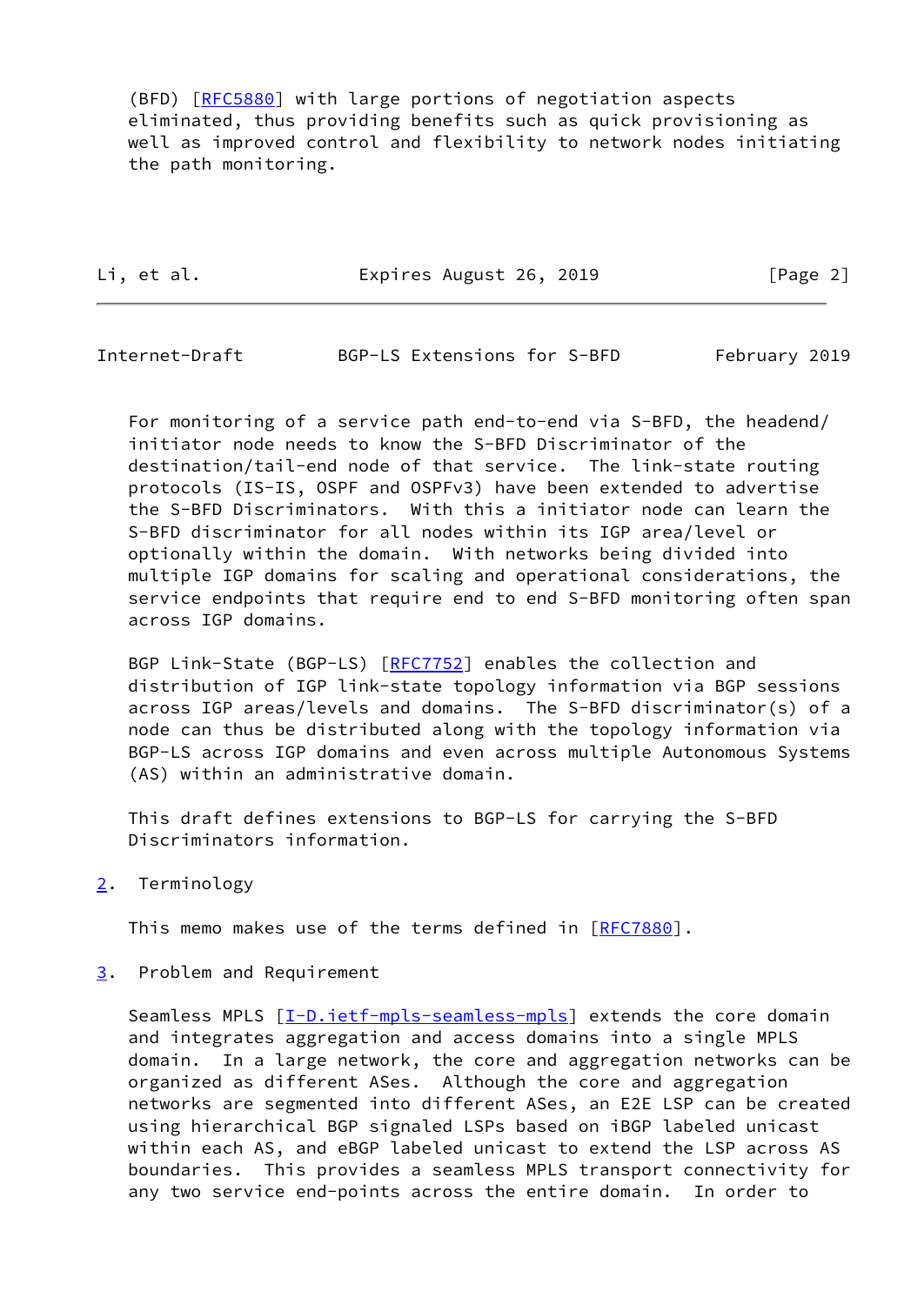detect failures for such end to end services and trigger faster protection and/or re-routing, S-BFD MAY be used for the Service Layer (e.g. for MPLS VPNs, PW, etc. ) or the Transport Layer monitoring. This brings up the need for setting up S-BFD session spanning across AS domains.

 In a similar Segment Routing (SR) [[RFC8402](https://datatracker.ietf.org/doc/pdf/rfc8402)] multi-domain network, an end to end SR Policy [\[I-D.ietf-spring-segment-routing-policy](#page-8-0)] path may be provisioned between service end-points across domains either via local provisioning or by a controller or signalled from a Path Computation Engine (PCE). Monitoring using S-BFD can similarly be setup for such a SR Policy.

| Li, et al. | Expires August 26, 2019 | [Page 3] |
|------------|-------------------------|----------|
|------------|-------------------------|----------|

<span id="page-3-1"></span>Internet-Draft BGP-LS Extensions for S-BFD February 2019

 Extending the automatic discovery of S-BFD discriminators of nodes from within the IGP domain to across the administrative domain using BGP-LS enables setting up of S-BFD sessions on demand across IGP domains. The S-BFD discriminators for service end point nodes MAY be learnt by the PCE or a controller via the BGP-LS feed that it gets from across IGP domains and it can signal or provision the remote S-BFD discriminator on the initiator node on demand when S-BFD monitoring is required. The mechanisms for the signaling of the S-BFD discriminator from the PCE/controller to the initiator node and setup of the S-BFD session is outside the scope of this document.

 Additionally, the service end-points themselves MAY also learn the S-BFD discriminator of the remote nodes themselves by receiving the BGP-LS feed via a route reflector (RR) or a centralized BGP Speaker that is consolidating the topology information across the domains. The initiator node can then itself setup the S-BFD session to the remote node without a controller/PCE assistance.

 While this document takes examples of MPLS and SR paths, the S-BFD discriminator advertisement mechanism is applicable for any S-BFD use-case in general.

<span id="page-3-0"></span>[4](#page-3-0). BGP-LS Extensions for S-BFD Discriminator

 The BGP-LS [[RFC7752\]](https://datatracker.ietf.org/doc/pdf/rfc7752) specifies the Node NLRI for advertisement of nodes and their attributes using the BGP-LS Attribute. The S-BFD discriminators of a node are considered as its node level attribute and advertised as such.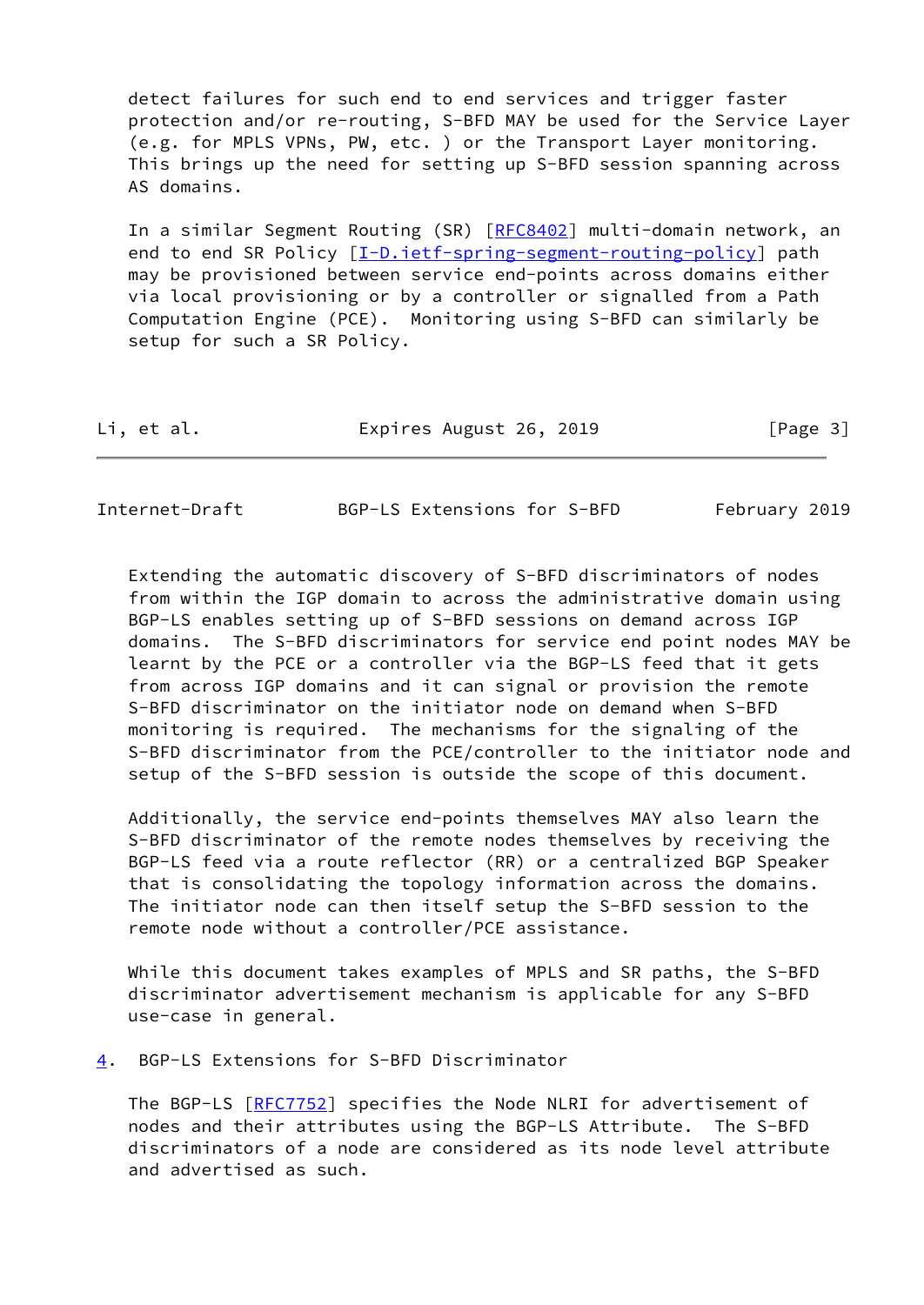This document defines a new BGP-LS Attribute TLV called the S-BFD Discriminators TLV and its format is as follows:

Li, et al. **Expires August 26, 2019** [Page 4]

Internet-Draft BGP-LS Extensions for S-BFD February 2019

0 1 2 3 0 1 2 3 4 5 6 7 8 9 0 1 2 3 4 5 6 7 8 9 0 1 2 3 4 5 6 7 8 9 0 1 +-+-+-+-+-+-+-+-+-+-+-+-+-+-+-+-+-+-+-+-+-+-+-+-+-+-+-+-+-+-+-+-+ | Type | Length | | +-+-+-+-+-+-+-+-+-+-+-+-+-+-+-+-+-+-+-+-+-+-+-+-+-+-+-+-+-+-+-+-+ Discriminator 1 +-+-+-+-+-+-+-+-+-+-+-+-+-+-+-+-+-+-+-+-+-+-+-+-+-+-+-+-+-+-+-+-+ Discriminator 2 (Optional) +-+-+-+-+-+-+-+-+-+-+-+-+-+-+-+-+-+-+-+-+-+-+-+-+-+-+-+-+-+-+-+-+ | ... | ... | ... | ... | ... | ... | ... | ... | ... | ... | ... | ... | ... | ... | ... | ... | ... | ... | <br>| ... | ... | ... | ... | ... | ... | ... | ... | ... | ... | ... | ... | ... | ... | ... | ... | ... | ... | +-+-+-+-+-+-+-+-+-+-+-+-+-+-+-+-+-+-+-+-+-+-+-+-+-+-+-+-+-+-+-+-+ Discriminator n (Optional) | | +-+-+-+-+-+-+-+-+-+-+-+-+-+-+-+-+-+-+-+-+-+-+-+-+-+-+-+-+-+-+-+-+

Figure 1: S-BFD Discriminators TLV

where:

- o Type: TBD (see IANA Considerations [Section 5\)](#page-5-0)
- o Length: variable. Minimum of 8 octets and increments of 4 octets there on for each additional discriminator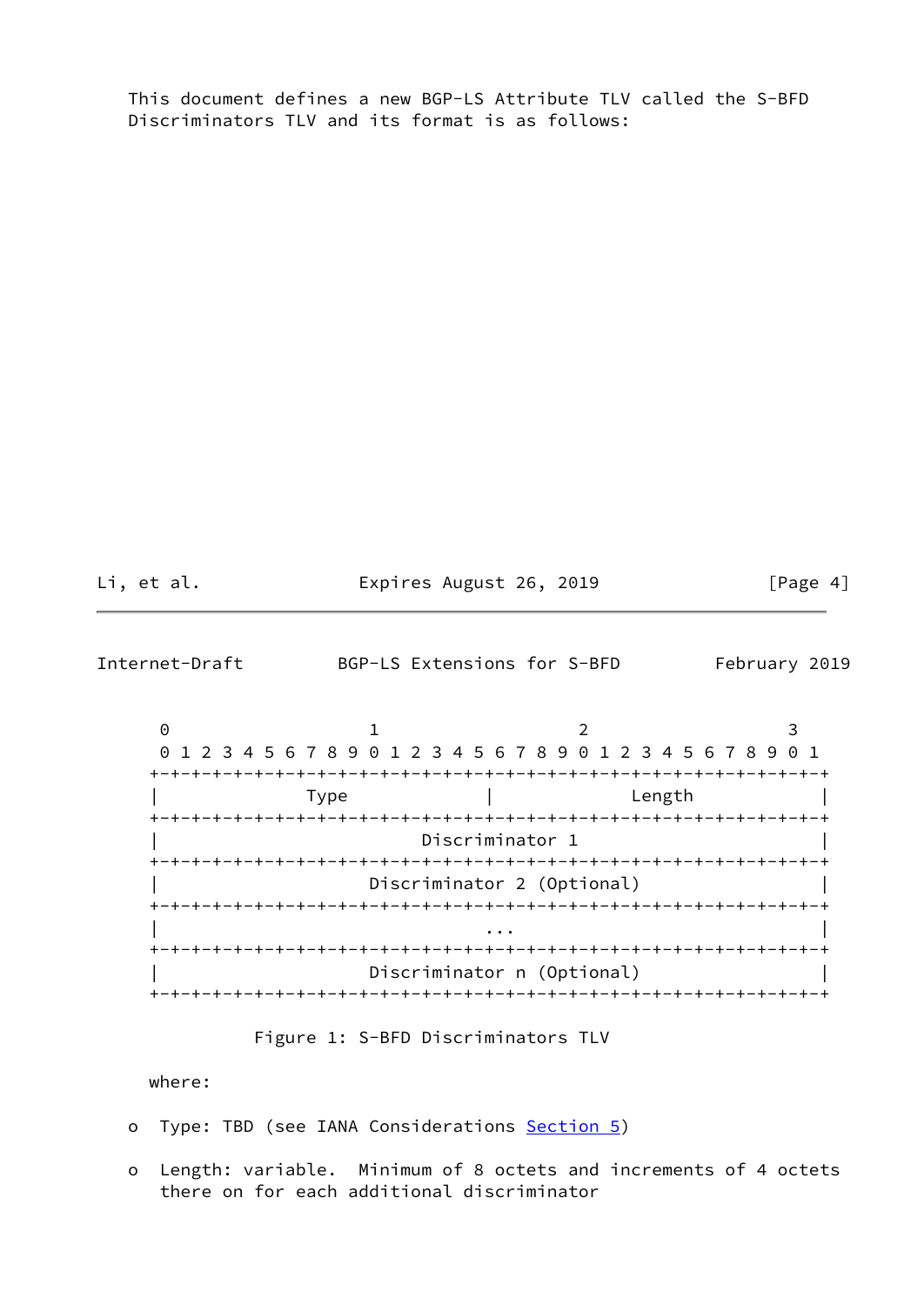o Discriminators : multiples of 4 octets, each carrying a S-BFD local discriminator value of the node. At least one discriminator MUST be included in the TLV.

 The S-BFD Discriminators TLV can only be added to the BGP-LS Attribute associated with the Node NLRI that originates the corresponding underlying IGP TLV/sub-TLV as described below. This information is derived from the protocol specific advertisements as below..

- o IS-IS, as defined by the S-BFD Discriminators sub-TLV in [[RFC7883\]](https://datatracker.ietf.org/doc/pdf/rfc7883).
- o OSPFv2/OSPFv3, as defined by the S-BFD Discriminators TLV in [[RFC7884\]](https://datatracker.ietf.org/doc/pdf/rfc7884).

When the node is not running any of the IGPs but running a protocol like BGP, then the locally provisioned S-BFD discriminators of the node MAY be originated as part of the BGP-LS attribute within the Node NLRI corresponding to the local node.

| Li, et al. | Expires August 26, 2019 | [Page 5] |
|------------|-------------------------|----------|
|            |                         |          |

<span id="page-5-1"></span>

| Internet-Draft | BGP-LS Extensions for S-BFD |  | February 2019 |
|----------------|-----------------------------|--|---------------|
|----------------|-----------------------------|--|---------------|

## <span id="page-5-0"></span>[5](#page-5-0). IANA Considerations

 This document requests assigning code-points from the registry "BGP- LS Node Descriptor, Link Descriptor, Prefix Descriptor, and Attribute TLVs" based on table below. The column "IS-IS TLV/Sub-TLV" defined in the registry does not require any value and should be left empty.

<span id="page-5-2"></span>

| Code Point   Description |                                     | Length |
|--------------------------|-------------------------------------|--------|
| TBD                      | S-BFD Discriminators TLV   variable |        |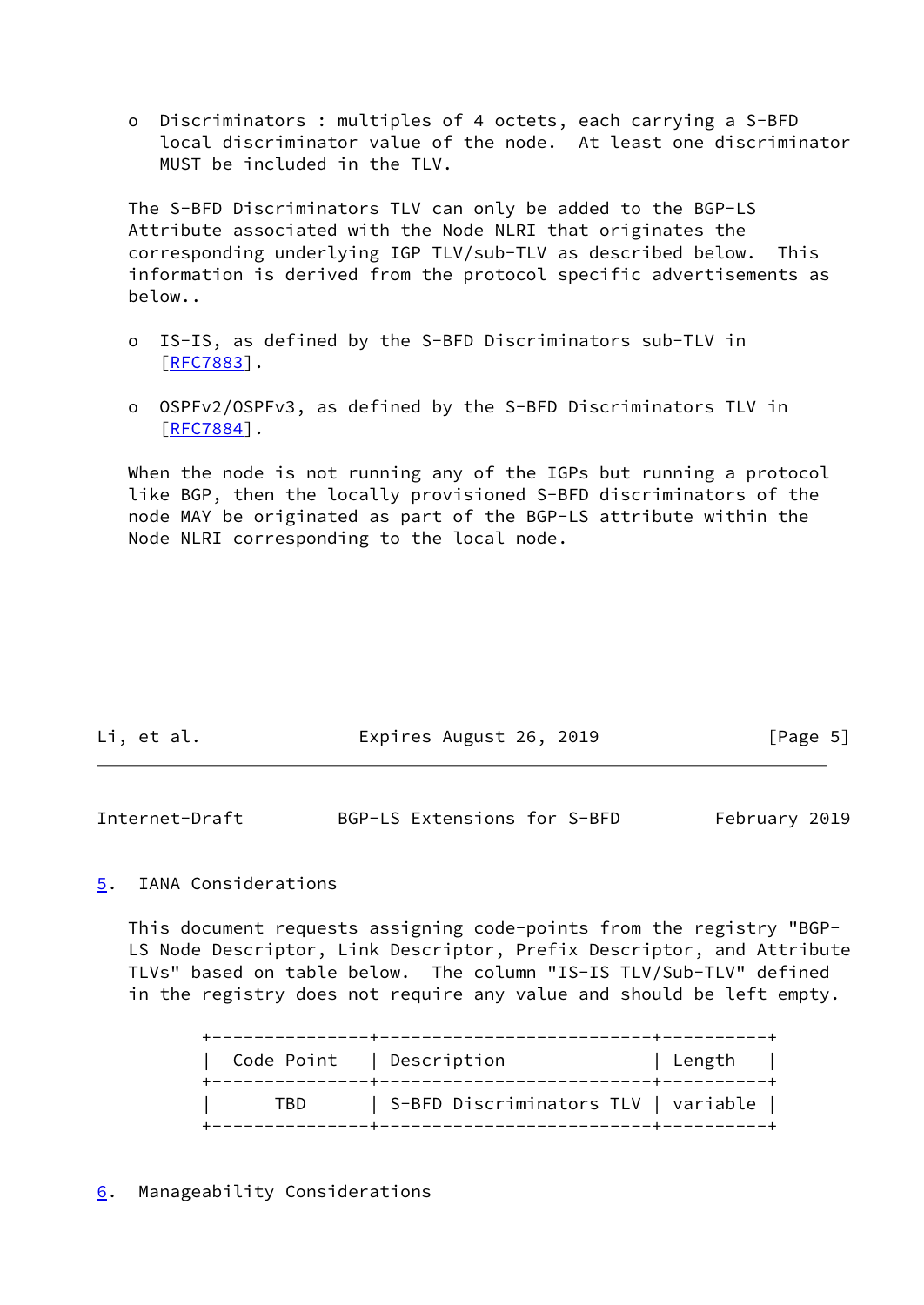This section is structured as recommended in [\[RFC5706](https://datatracker.ietf.org/doc/pdf/rfc5706)].

 The new protocol extensions introduced in this document augment the existing IGP topology information that was distributed via [[RFC7752\]](https://datatracker.ietf.org/doc/pdf/rfc7752). Procedures and protocol extensions defined in this document do not affect the BGP protocol operations and management other than as discussed in the Manageability Considerations section of [\[RFC7752](https://datatracker.ietf.org/doc/pdf/rfc7752)]. Specifically, the malformed NLRIs attribute tests in the Fault Management section of  $[REC7752]$  now encompass the new TLVs for the BGP-LS NLRI in this document.

<span id="page-6-0"></span>[6.1](#page-6-0). Operational Considerations

No additional operation considerations are defined in this document.

<span id="page-6-1"></span>[6.2](#page-6-1). Management Considerations

No additional management considerations are defined in this document.

<span id="page-6-2"></span>[7](#page-6-2). Security Considerations

 The new protocol extensions introduced in this document augment the existing IGP topology information that was distributed via [[RFC7752\]](https://datatracker.ietf.org/doc/pdf/rfc7752). Procedures and protocol extensions defined in this document do not affect the BGP security model other than as discussed in the Security Considerations section of  $[REC7752]$ . More specifically the aspects related to limiting the nodes and consumers with which the topology information is shared via BGP-LS to trusted entities within an administrative domain.

 Advertising the S-BFD Discriminators via BGP-LS makes it possible for attackers to initiate S-BFD sessions using the advertised

<span id="page-6-4"></span>

| Li, et al.     | Expires August 26, 2019     | [Page 6]      |
|----------------|-----------------------------|---------------|
|                |                             |               |
| Internet-Draft | BGP-LS Extensions for S-BFD | February 2019 |

 information. The vulnerabilities this poses and how to mitigate them are discussed in [\[RFC7752](https://datatracker.ietf.org/doc/pdf/rfc7752)].

### <span id="page-6-3"></span>[8](#page-6-3). Acknowledgements

 The authors would like to thank Nan Wu for his contributions to this work.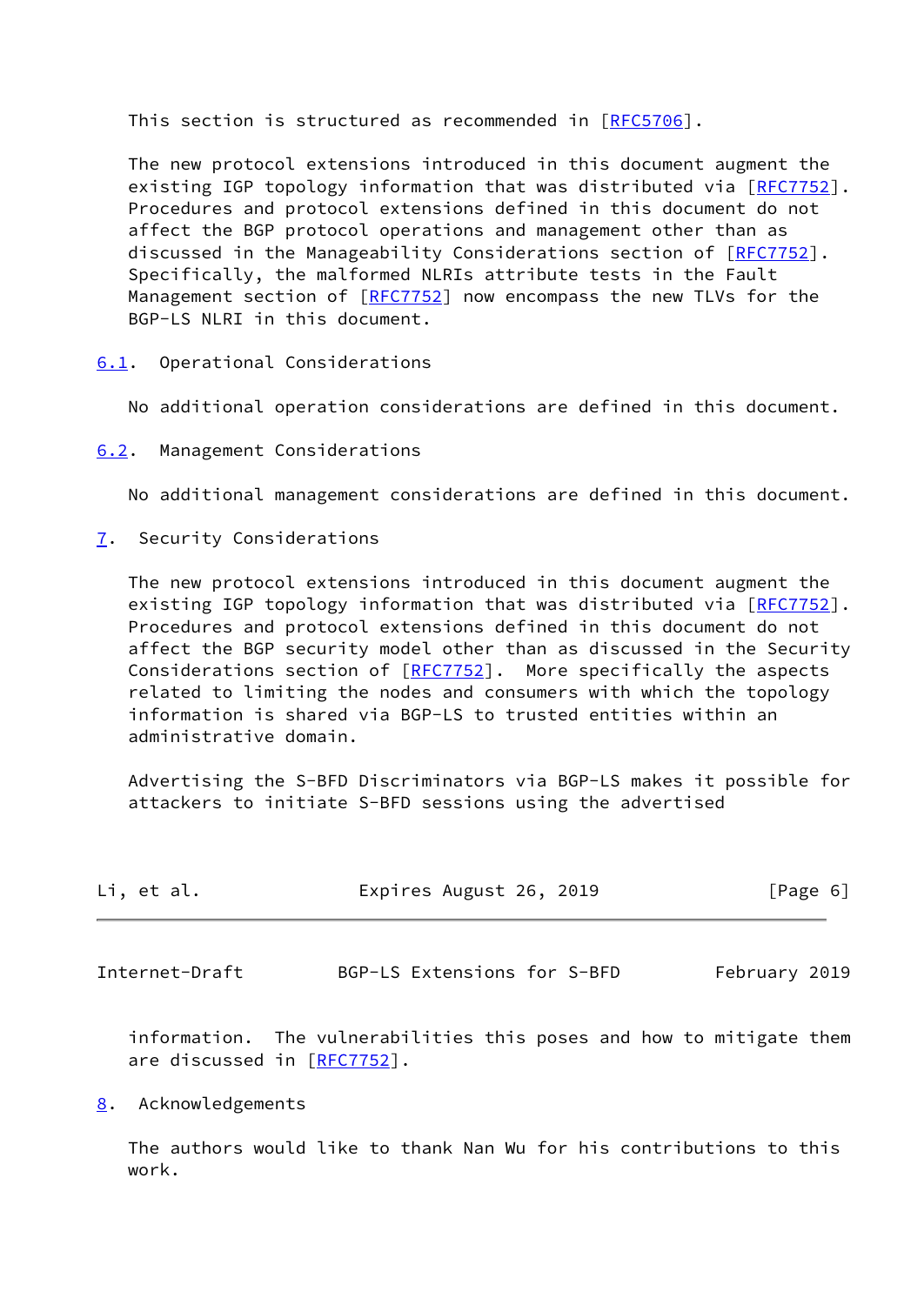### <span id="page-7-0"></span>[9](#page-7-0). References

- <span id="page-7-1"></span>[9.1](#page-7-1). Normative References
	- [RFC2119] Bradner, S., "Key words for use in RFCs to Indicate Requirement Levels", [BCP 14](https://datatracker.ietf.org/doc/pdf/bcp14), [RFC 2119](https://datatracker.ietf.org/doc/pdf/rfc2119), DOI 10.17487/RFC2119, March 1997, <[https://www.rfc-editor.org/info/rfc2119>](https://www.rfc-editor.org/info/rfc2119).
	- [RFC7752] Gredler, H., Ed., Medved, J., Previdi, S., Farrel, A., and S. Ray, "North-Bound Distribution of Link-State and Traffic Engineering (TE) Information Using BGP", [RFC 7752,](https://datatracker.ietf.org/doc/pdf/rfc7752) DOI 10.17487/RFC7752, March 2016, <[https://www.rfc-editor.org/info/rfc7752>](https://www.rfc-editor.org/info/rfc7752).
	- [RFC7880] Pignataro, C., Ward, D., Akiya, N., Bhatia, M., and S. Pallagatti, "Seamless Bidirectional Forwarding Detection (S-BFD)", [RFC 7880](https://datatracker.ietf.org/doc/pdf/rfc7880), DOI 10.17487/RFC7880, July 2016, <[https://www.rfc-editor.org/info/rfc7880>](https://www.rfc-editor.org/info/rfc7880).
	- [RFC7883] Ginsberg, L., Akiya, N., and M. Chen, "Advertising Seamless Bidirectional Forwarding Detection (S-BFD) Discriminators in IS-IS", [RFC 7883](https://datatracker.ietf.org/doc/pdf/rfc7883), DOI 10.17487/RFC7883, July 2016, <<https://www.rfc-editor.org/info/rfc7883>>.
	- [RFC7884] Pignataro, C., Bhatia, M., Aldrin, S., and T. Ranganath, "OSPF Extensions to Advertise Seamless Bidirectional Forwarding Detection (S-BFD) Target Discriminators", [RFC 7884,](https://datatracker.ietf.org/doc/pdf/rfc7884) DOI 10.17487/RFC7884, July 2016, <[https://www.rfc-editor.org/info/rfc7884>](https://www.rfc-editor.org/info/rfc7884).
	- [RFC8174] Leiba, B., "Ambiguity of Uppercase vs Lowercase in [RFC](https://datatracker.ietf.org/doc/pdf/rfc2119) [2119](https://datatracker.ietf.org/doc/pdf/rfc2119) Key Words", [BCP 14](https://datatracker.ietf.org/doc/pdf/bcp14), [RFC 8174,](https://datatracker.ietf.org/doc/pdf/rfc8174) DOI 10.17487/RFC8174, May 2017, [<https://www.rfc-editor.org/info/rfc8174](https://www.rfc-editor.org/info/rfc8174)>.
- <span id="page-7-2"></span>[9.2](#page-7-2). Informative References

Li, et al. Expires August 26, 2019 [Page 7]

<span id="page-7-3"></span>Internet-Draft BGP-LS Extensions for S-BFD February 2019

<span id="page-7-4"></span>[I-D.ietf-mpls-seamless-mpls]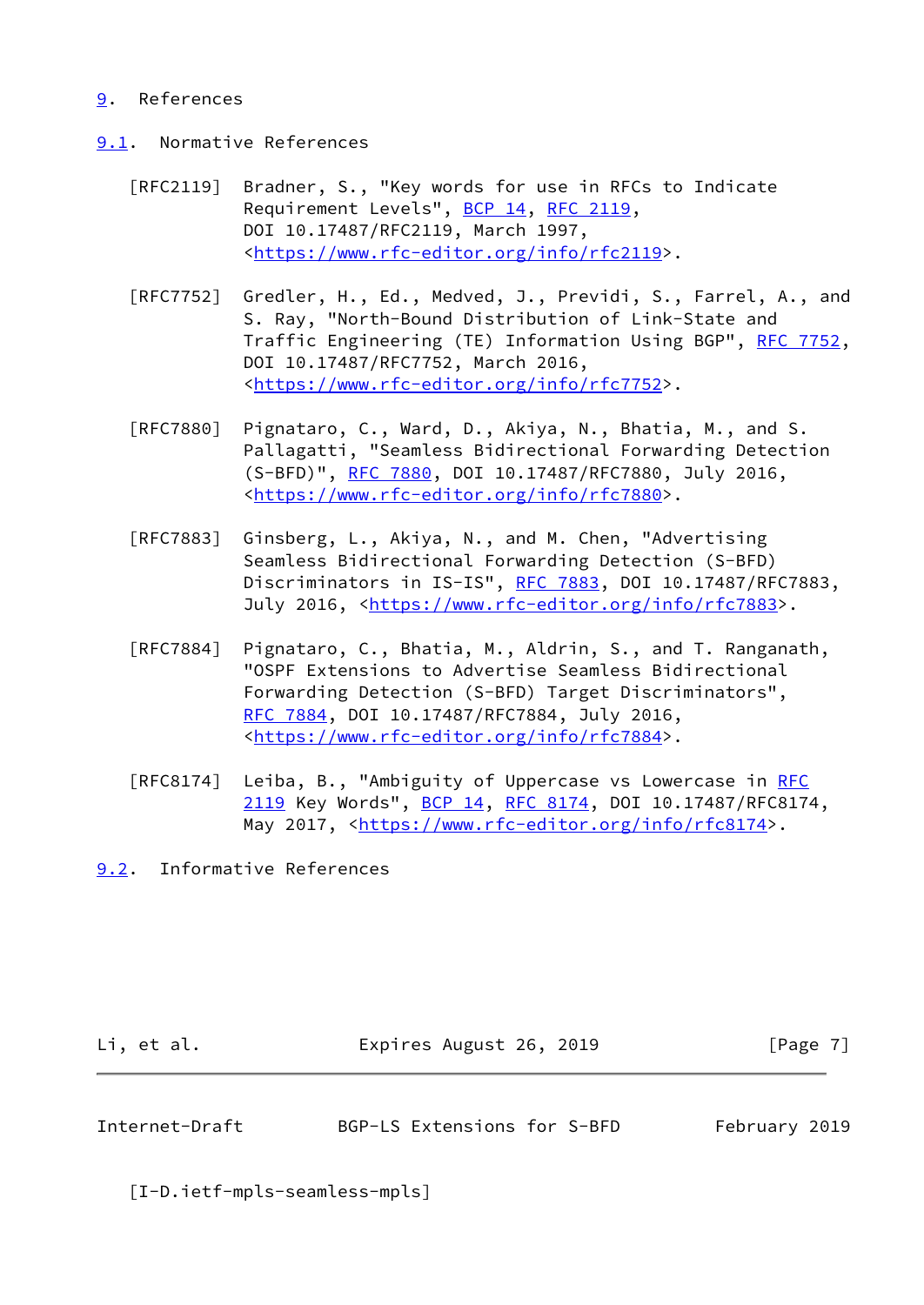Leymann, N., Decraene, B., Filsfils, C., Konstantynowicz, M., and D. Steinberg, "Seamless MPLS Architecture", [draft](https://datatracker.ietf.org/doc/pdf/draft-ietf-mpls-seamless-mpls-07) [ietf-mpls-seamless-mpls-07](https://datatracker.ietf.org/doc/pdf/draft-ietf-mpls-seamless-mpls-07) (work in progress), June 2014.

<span id="page-8-0"></span>[I-D.ietf-spring-segment-routing-policy]

 Filsfils, C., Sivabalan, S., daniel.voyer@bell.ca, d., bogdanov@google.com, b., and P. Mattes, "Segment Routing Policy Architecture", [draft-ietf-spring-segment-routing](https://datatracker.ietf.org/doc/pdf/draft-ietf-spring-segment-routing-policy-02) [policy-02](https://datatracker.ietf.org/doc/pdf/draft-ietf-spring-segment-routing-policy-02) (work in progress), October 2018.

- [RFC5706] Harrington, D., "Guidelines for Considering Operations and Management of New Protocols and Protocol Extensions", [RFC 5706,](https://datatracker.ietf.org/doc/pdf/rfc5706) DOI 10.17487/RFC5706, November 2009, <[https://www.rfc-editor.org/info/rfc5706>](https://www.rfc-editor.org/info/rfc5706).
- [RFC5880] Katz, D. and D. Ward, "Bidirectional Forwarding Detection (BFD)", [RFC 5880,](https://datatracker.ietf.org/doc/pdf/rfc5880) DOI 10.17487/RFC5880, June 2010, <[https://www.rfc-editor.org/info/rfc5880>](https://www.rfc-editor.org/info/rfc5880).
- [RFC8402] Filsfils, C., Ed., Previdi, S., Ed., Ginsberg, L., Decraene, B., Litkowski, S., and R. Shakir, "Segment Routing Architecture", [RFC 8402](https://datatracker.ietf.org/doc/pdf/rfc8402), DOI 10.17487/RFC8402, July 2018, <<https://www.rfc-editor.org/info/rfc8402>>.

Authors' Addresses

 Zhenbin Li Huawei Huawei Bld., No.156 Beiqing Rd. Beijing 100095 China

Email: lizhenbin@huawei.com

 Sam Aldrin Google, Inc

Email: aldrin.ietf@gmail.com

 Jeff Tantsura Apstra

Email: jefftant.ietf@gmail.com